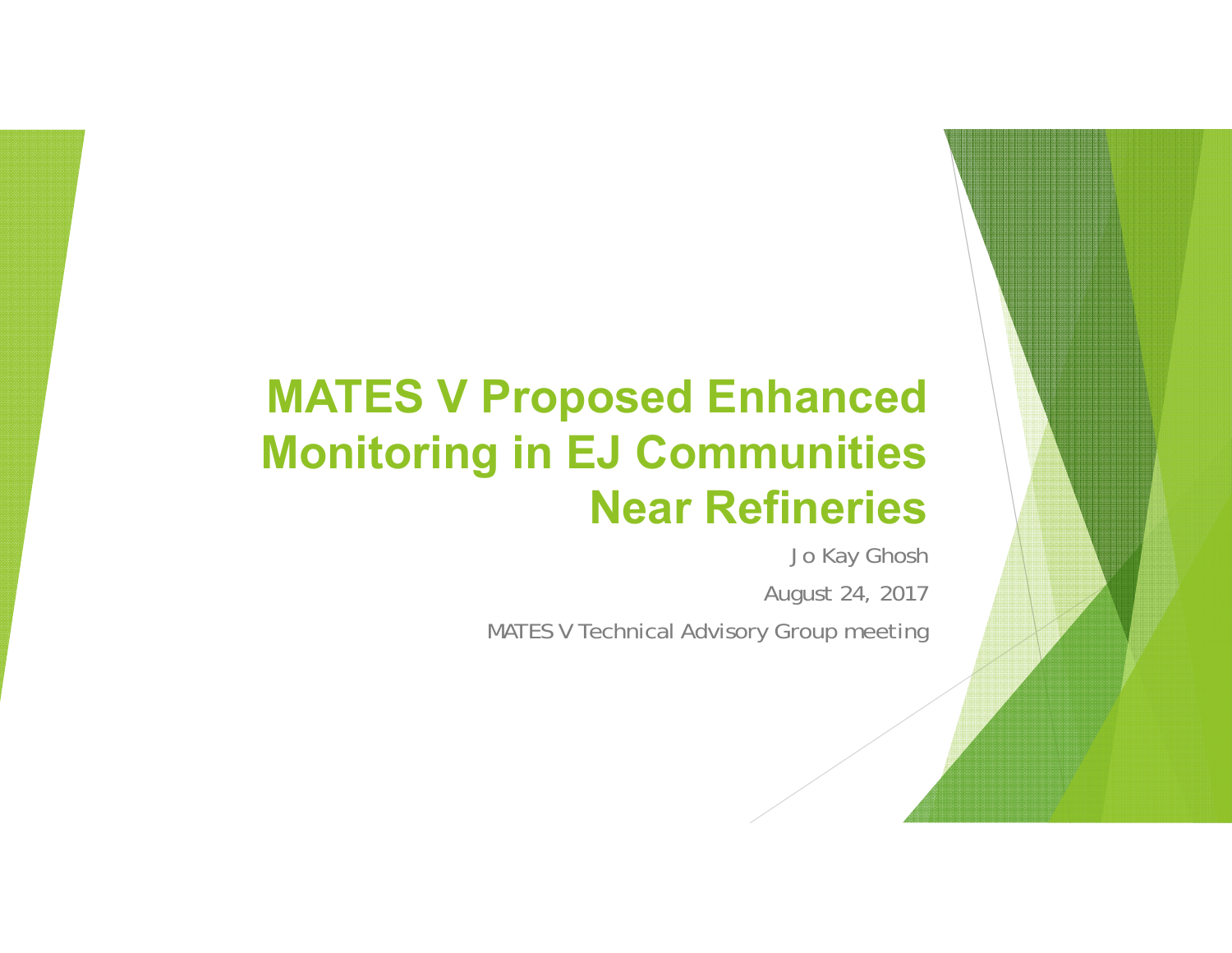### **Definitions**

- ▶ Major petroleum refineries ▶ EJ definitions used in
	- **Refineries with FCC Unit**
	- $\blacktriangleright$  Includes:
		- Chevron (El Segundo)
		- Phillips 66 (Carson)
		- Phillips 66 (Wilmington)
		- Tesoro (Carson)
		- Tesoro (Wilmington)
		- **PBF** (Torrance)
		- Ultramar-Valero (Wilmington)
- recent SCAQMD work
	- Carl Moyer Program
	- **▶ 2016 AQMP** Socioeconomic Report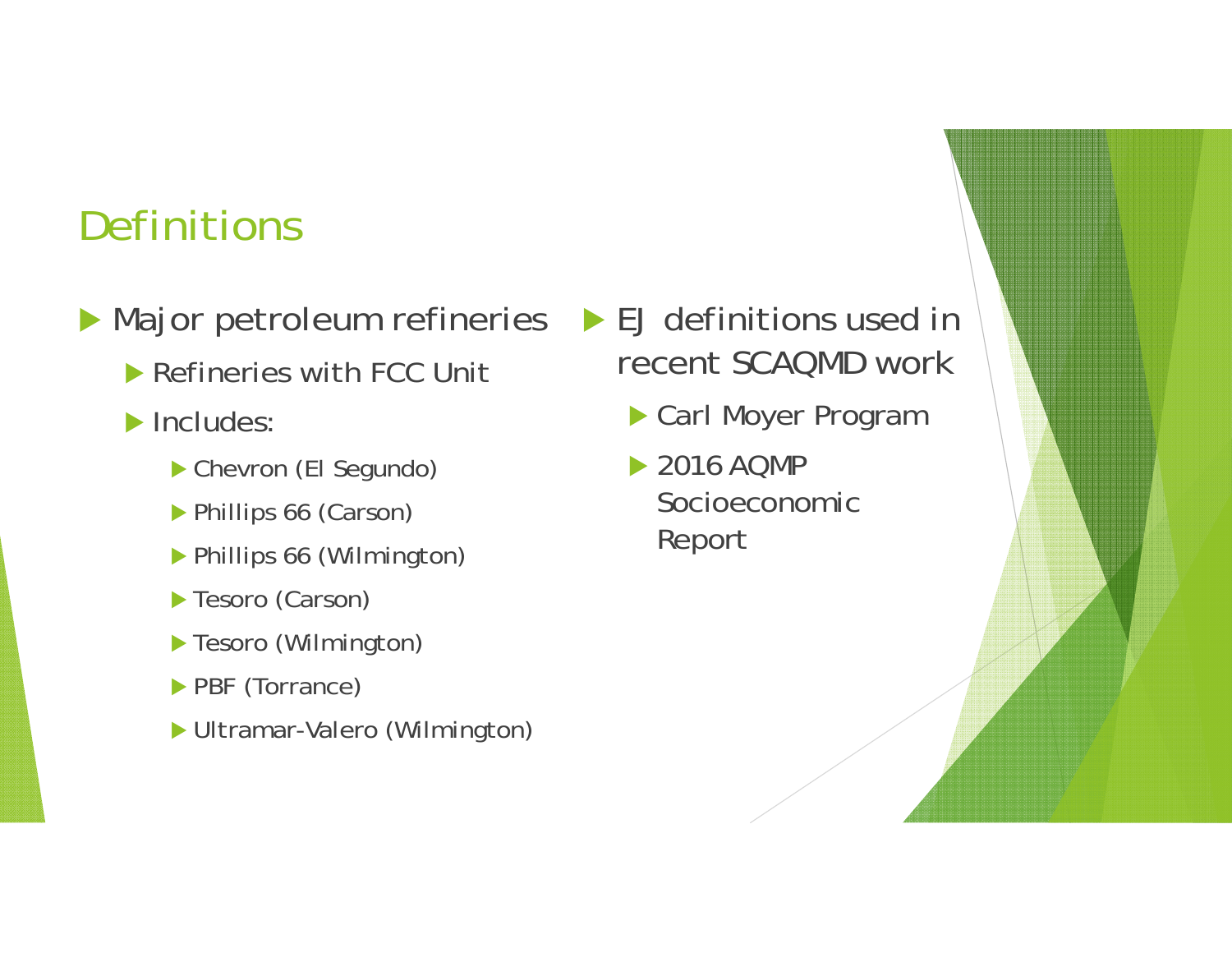#### **SCAQMD Definition**  (Carl Moyer Program)

- EJ & non-EJ
- 2x2 km grid

•

•

•

- Poverty (Federal) ≥ 10%
	- • 2008 – 2012 American Community Survey data)
- $\bullet$  Cancer Risk in top 15% **OR** PM2.5 in top 15%
	- •MATES IV,
	- •

 *Annual mean PM2.5 concentration > 11.1 μg/m3*

 *Toxic cancer risk > 894 in a million* 

*(Updated over time)*



2016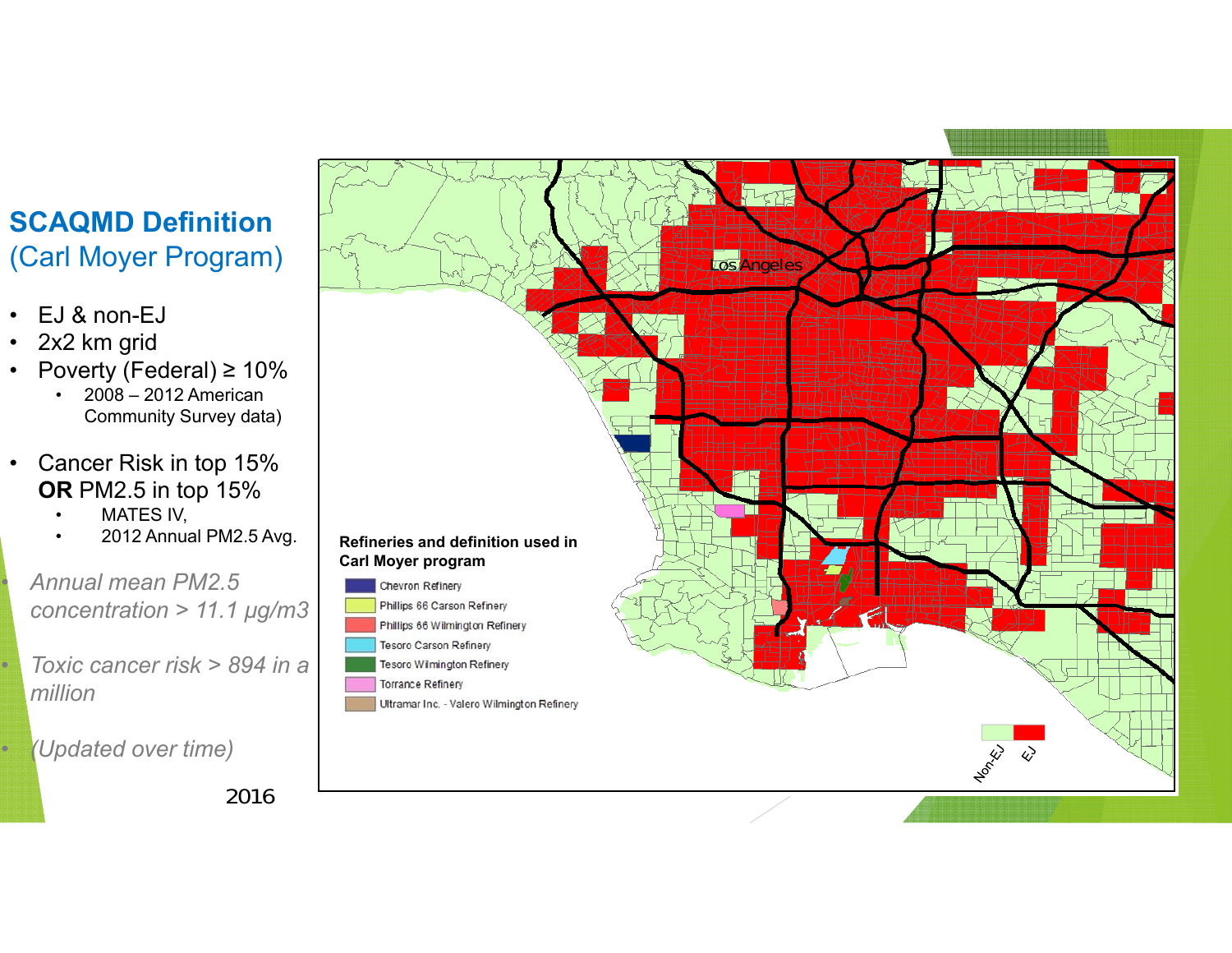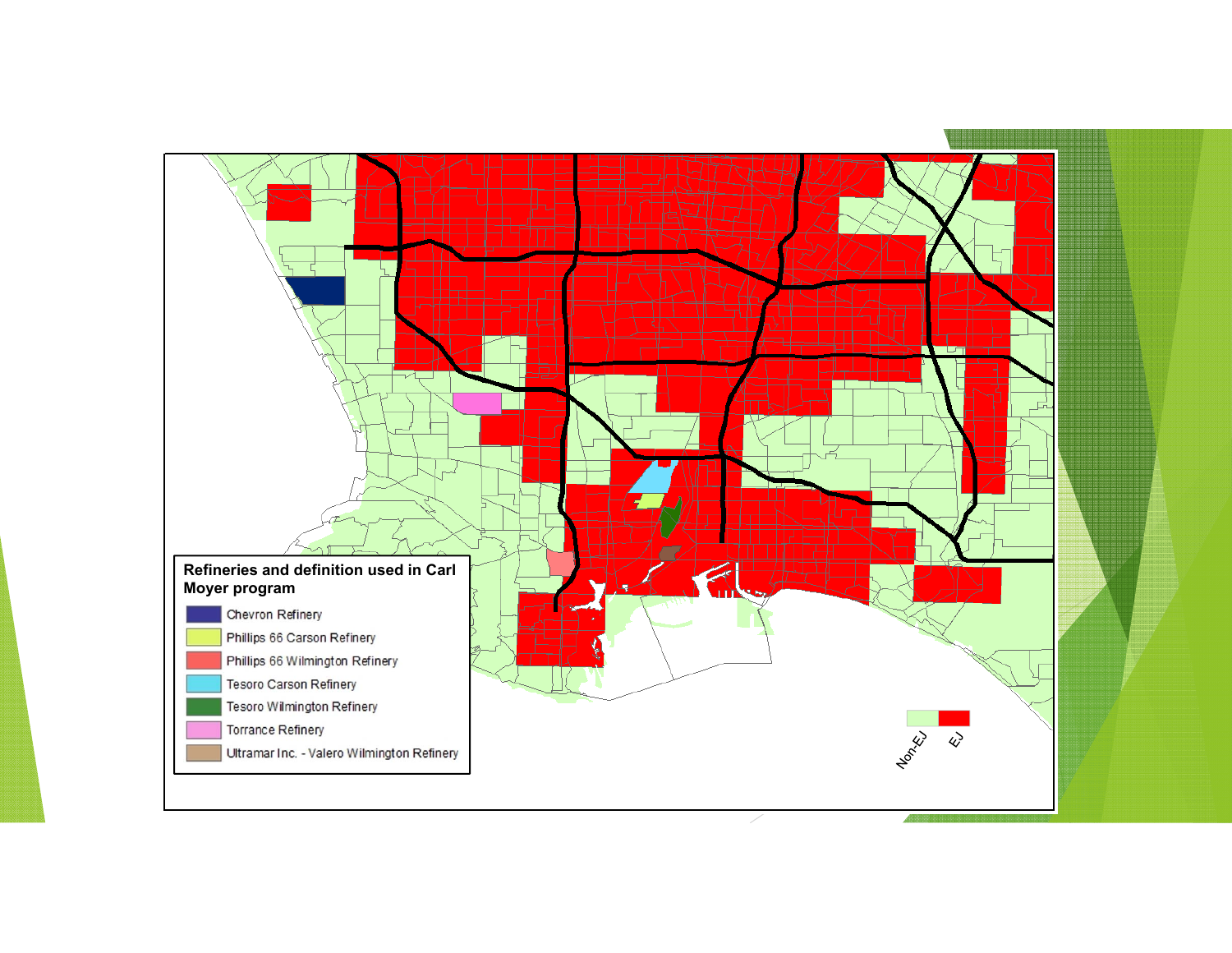### **AQMP EJ Definitions**

- ▶ Used raw data from CalEnviroScreen 2.0 to assign a percentile ranking based on the mean value, relative to the basin.
	- ▶ Assigned by census tract
- **Included SCAQMD cancer risk estimates.**
- $\blacktriangleright$ Categorized census tracts by top 25%ile or top 50%ile.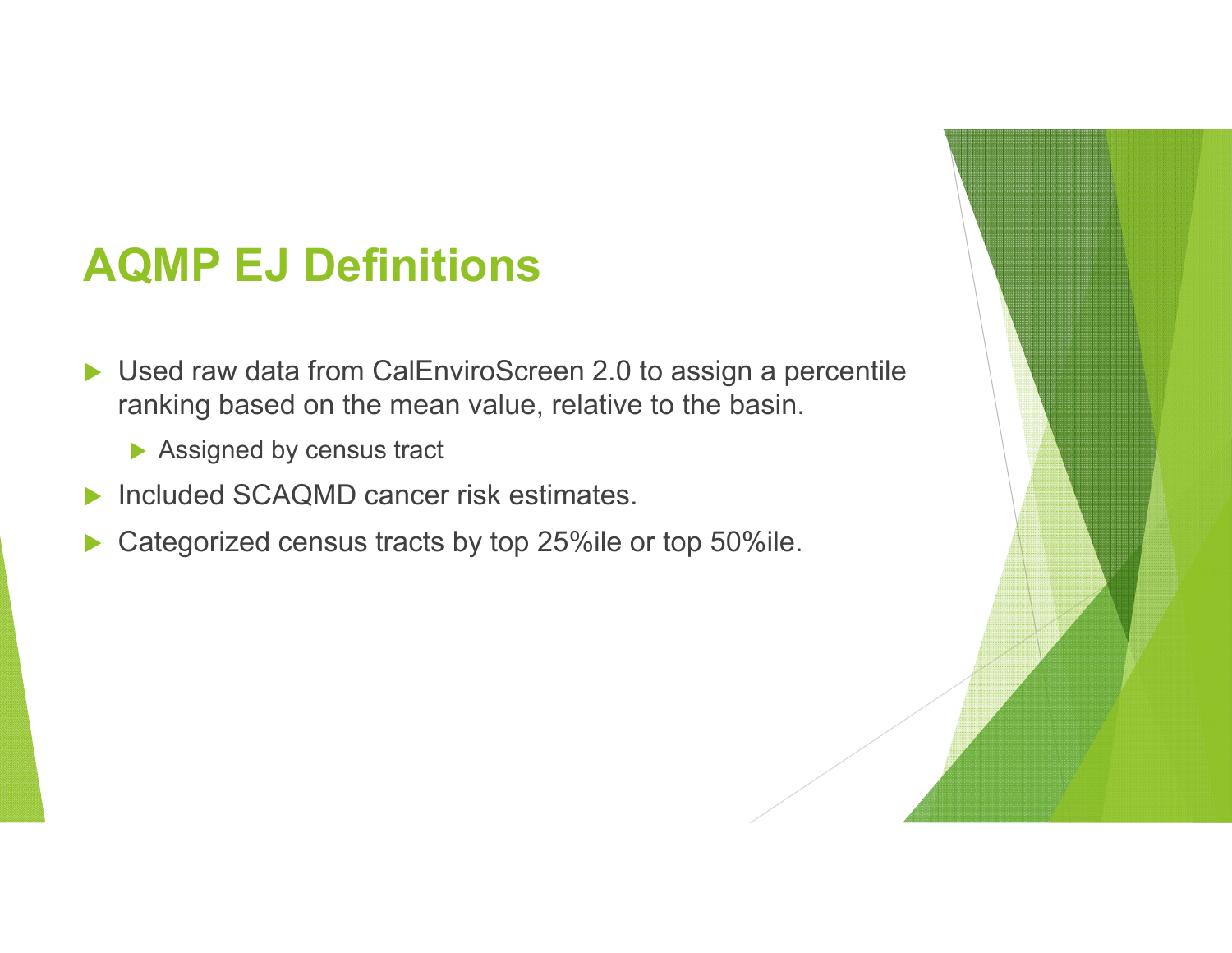#### **AQMP Definition 1**

- •Census tracts
- • Demographic indicators:
	- Income (poverty status)
- • Air quality Indicators
	- •PM2.5
	- •Toxic cancer risk (MATES IV)
	- •**Ozone**

*Most akin to those used by the SCAQMD in the current EJ designation for grant allocation purposes.*

*EJ assignments are categorized by top 25% or top 50% of census tracts.*

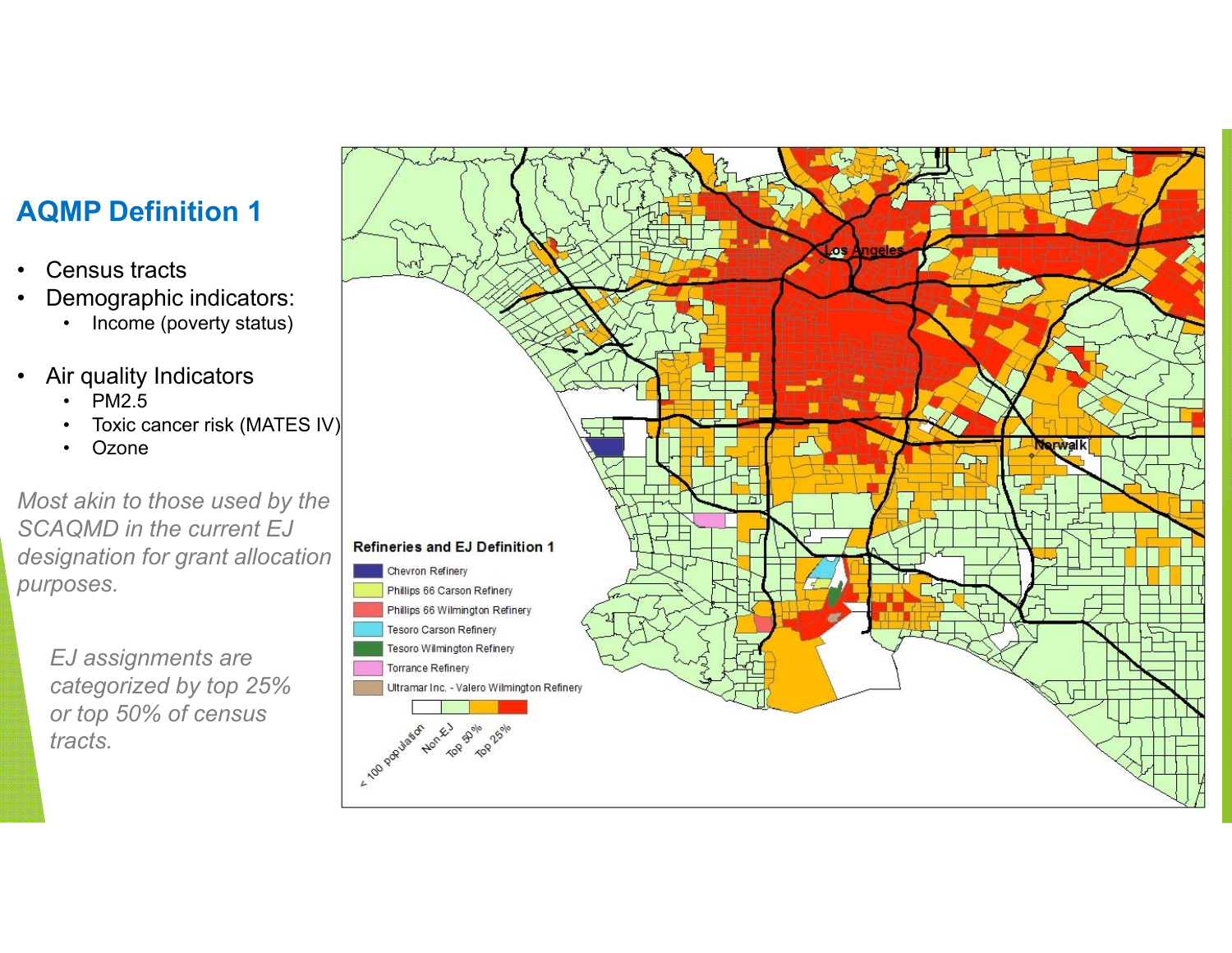#### **AQMP Definition 3**

includes **more** demographic and non-air related indicators available in CalEnviroScreen

Other demographic indicators:

- $\bullet$ Age
- •Asthma
- •**Education**
- •Linguistic isolation
- •Low birth weight
- •Unemployment.

Other environmental burdens:

- •Drinking water
- $\bullet$ Pesticides
- •Toxic releases
- $\bullet$  Traffic that are directly related to exposure
- •Cleanup sites
- •Groundwater threats
- •Hazardous waste
- •Impaired water bodies
- •Solid waste